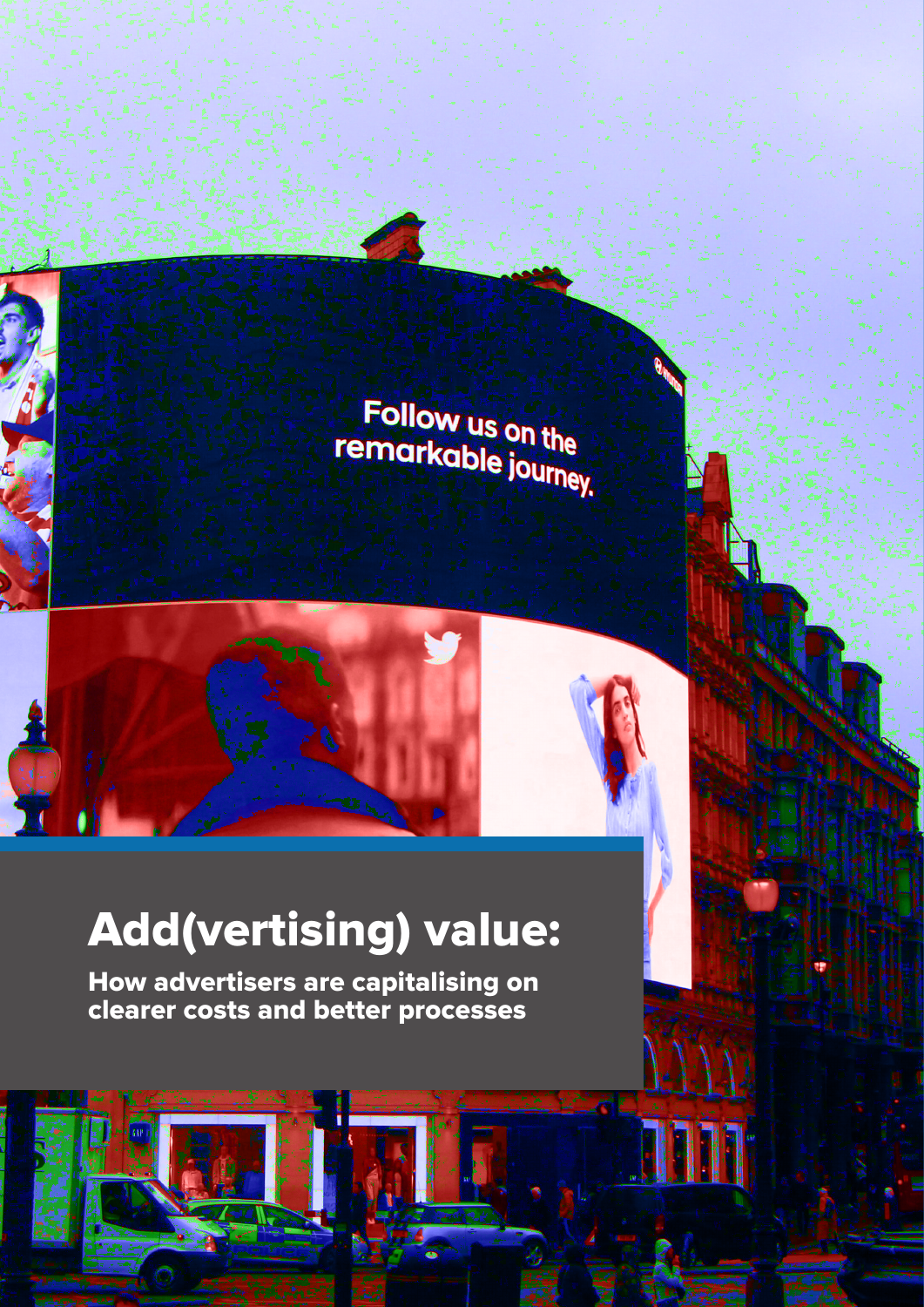**Over the past couple of decades, the advertising industry has become much more complex, creating the need for sophisticated costs insights and processes to understand the value being delivered.**

#### **EXTRACTS**

- Under pressure from intense competition across the market, and with increasing customer demands, proliferation of marketing channels and devices – marketers are being required to do more with less.
- To make truly informed decisions, stakeholders need clearer cost information to communicate return on investment to report campaign success for internal review and assessment.
- Statements of work or scopes are often articulated poorly, with different entities using different taxonomies to describe work and measuring by hours and roles as opposed to output, which allows drift to creep in and difficulty in reconciling estimates with actual spend.
- Those advertisers at the forefront of the market have realised it is crucial to baseline and track the cost of deliverables - informed by industry benchmarks and protocols. By doing so they are standing out from their nearest rivals, and creating clearer ROIs, allowing for much more informed tactical campaign assessment – while creating clearer communication channels with procurement, finance and agency partners/vendors.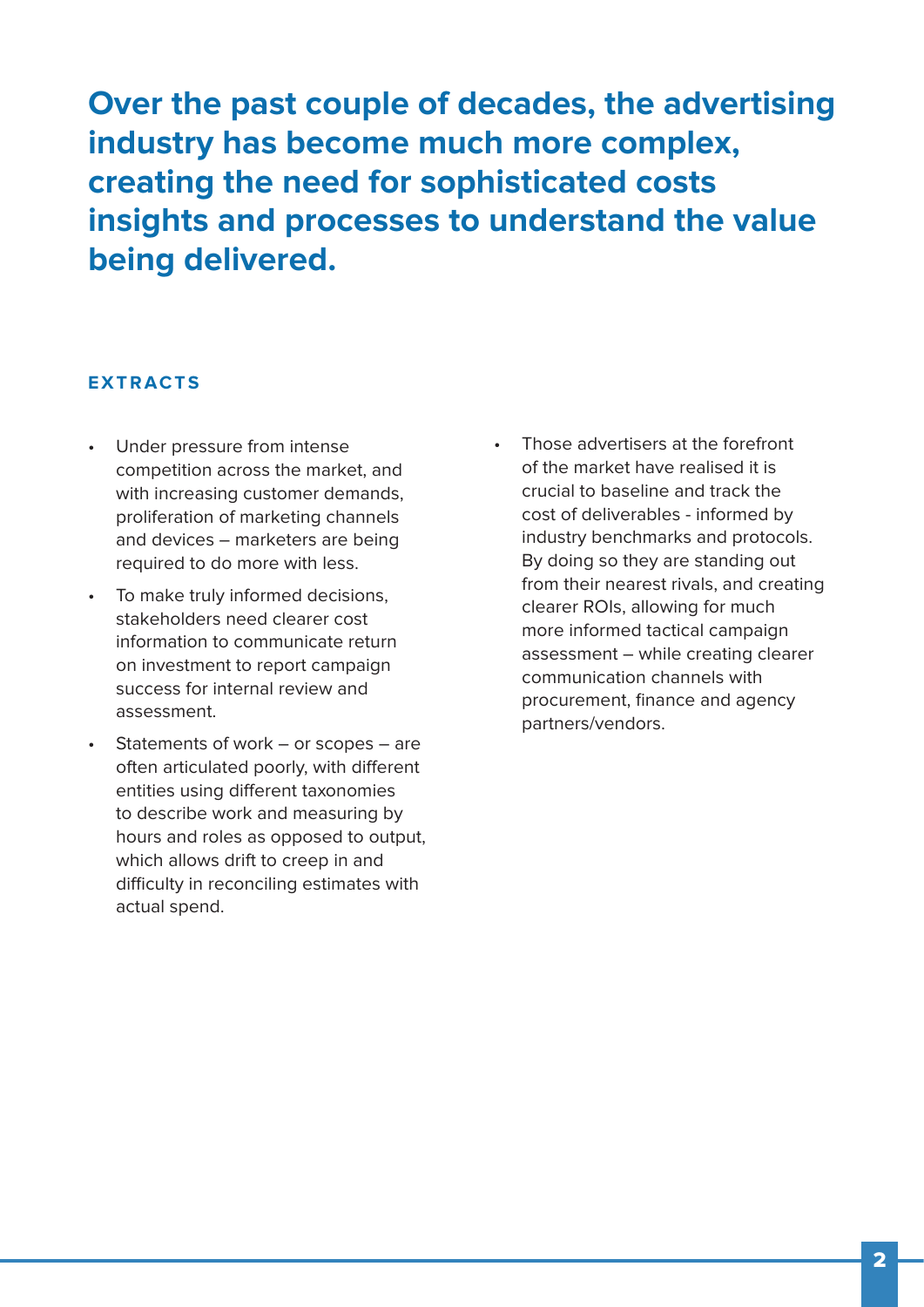#### **TOOLS THAT DRIVE EFFICIENCY ARE FUELLING GROWTH**

In recent years, technology and marketing have advanced hand-inhand. As technology has given us the Internet of Things and digital ad trading, marketing has become more customerfocused and data-driven. Advertisers now have the tools to reach customers in the right places, with the right messages at the right times and to track with needlepoint precision the success of their marketing tactics.

In the on-going battle for attention this has been critical. Competition is intense and the efficiencies brought by AdTech tools has helped fuel steady increases in marketing budgets over the last five years from an average of 6.6% of company revenue in 2015 to 9.8% in 2019. With the impact of COVID-19 in 2020, budgets have leapt again to an all-time high of 11.4%. (CMO Survey, Deloitte.)

### **UNDERSTANDING AND CATEGORISING SPEND IS THE FIRST STEP TO MEASURING ROI**

The evidence of results has led to greater investment in marketing. And with greater focus and transparency on ROI to fund aggressive growth targets, it's more important than ever for marketing and procurement departments to work together to ensure they're receiving the right deliverables from their agencies at prices to match their value.

Procurement teams are skilled at analysing spend and getting the best for their budgets. However, this isn't an easy task when buying marketing services. They need to be able to understand what's being spent in different categories, by whom and with whom in order to create a baseline that can be tracked and benchmarked. This information is notoriously hard to obtain – especially in multi-national, multi-market organisations where there is significant spend across hundreds of agencies and vendors.

In a recent interview with Marketing Week, David Wheldon, the former RBS CMO commented: "There are relatively few marketing procurement people that understand both disciplines, so good marketers can educate them on what agencies do and the value they bring."

adidas's senior director of marketing procurement, Barry Byrne, agrees: "To truly maximise value, the answer is to align marketing, procurement and agencies behind a unified set of KPIs. This ensures all parties work together to deliver the required outputs." In the same article, Marketing Week's columnist and agency growth specialist Robin Bonn says that "change needs to be systemic – from how [agencies] market, sell and price, to how brands choose, pay and evaluate. Clearly everyone on the client side needs to contribute."

Acknowledging the challenge and what needs to change, the World Federation of Advertisers recently launched Project Spring, an initiative to engage and focus procurement departments on brand investment and achievement of KPIs rather than cost savings.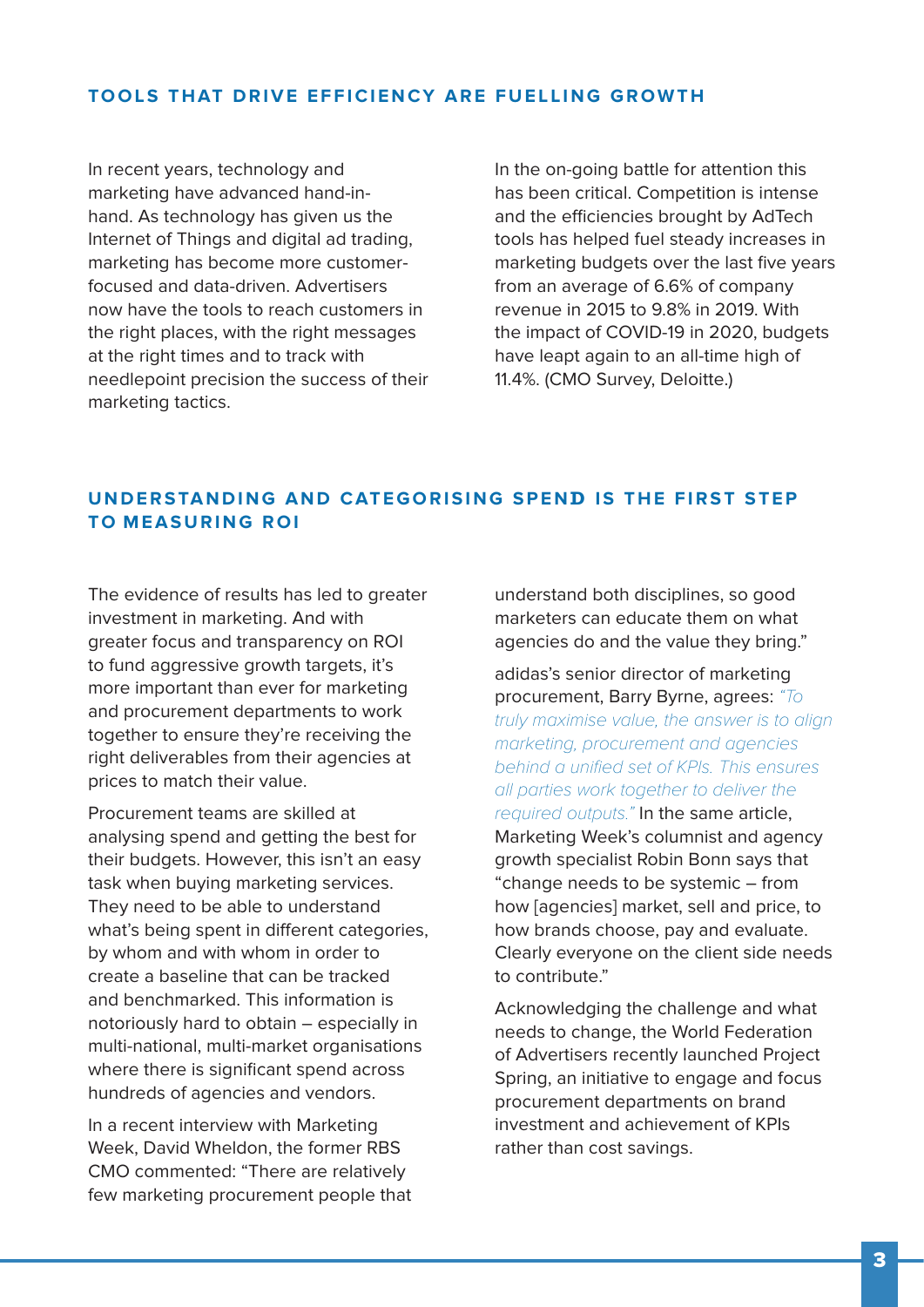### **ENSURE SOWs ARE CRAFTED TO PROVIDE A HIGH DEGREE OF CLARITY**

A major challenge for everyone involved is the fact that scopes of work are still for the most part, alarmingly inconsistent – written in spreadsheets where silos of information can't connect to give a bigger data picture. Subject to variance in knowledge, version mismanagement and human error, it's possible for the same marketing deliverables to be planned, described and priced differently on every separate occasion – even when purchased from the same agency.

Because marketing services have historically been bought by the hour, there hasn't been an industry-wide benchmark of deliverables or a shared language to enable marketers to compare and analyse what they're receiving. Tracey Shirtcliff, the founder and CEO of The Virtu Group who

have developed a new breed scoping tool, has a unique perspective on the challenges that exist for agencies and marketers: "You can only tell exactly how well a piece of marketing or a tactic has performed when you know what you had on the spend. If estimates are talking about hours, rates and people that's extremely difficult to quantify." With a previous SaaS success under her belt (the award-winning resource planning tool TrafficLIVE acquired by US tech giant Deltek in 2014), she spotted the inadequacies of the existing scoping process and tools.

#### **DEVELOP BASELINES THAT CAN BE TRACKED AND BENCHMARKED**

So, as they say, necessity is the mother of invention. For those keen to move towards a deliverable-based commercial and operational model, a new software solution has emerged. Scope is a SaaS platform where agencies, marketers and procurement teams can collaborate and work together for a win/win on valuebased outcomes.

"I believe it's about a better process," says Shirtcliff. "If you don't have a baseline cost for the tactics or outputs that are being delivered, then how do you accurately get an ROI? We believe you need to develop baselines and you should analyse these - not hours and resources - as that makes the most sense in line with what is being delivered."

And it looks like big brands agree. Increasingly, marketers are focusing less on rate cards and timesheets and more on outputs. Coca Cola, American Express and Microsoft were exploring this shift as far back as the early noughties and they've been joined in this mind set in recent years by the likes of Diageo, Barclays and Nestle.